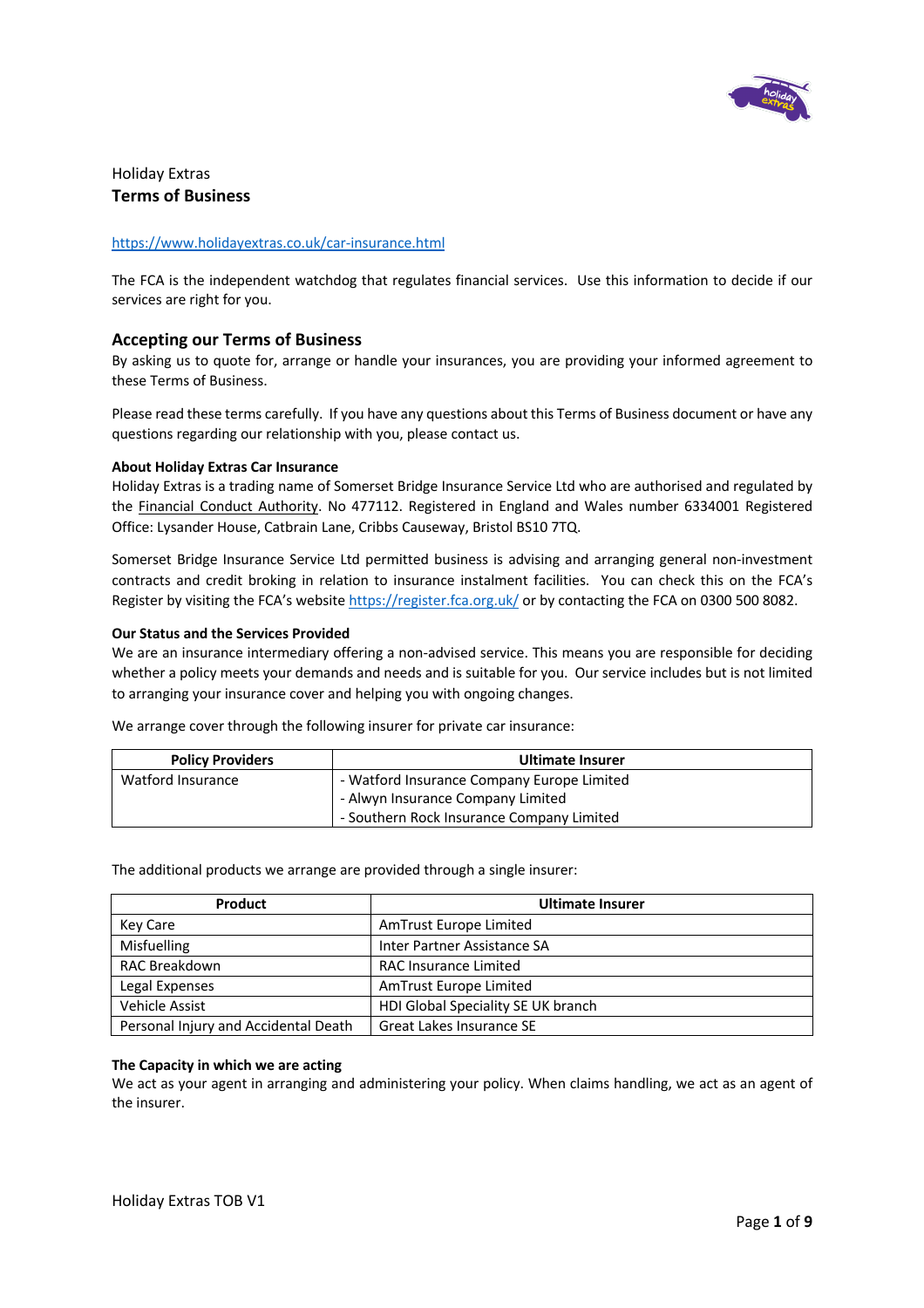

### **Insurer security**

The insurers we use are regulated and required to hold adequate capital resources. We cannot guarantee the solvency of any insurer we place business with. If you have any concerns about your insurance company, please contact us.

# **Credit Searching and References**

To make sure that the insurers can provide you with their best price, ascertain the most appropriate payment options for you and to protect you from fraud, they will use public and personal data from a variety of sources, including a credit reference agency and other organisations. Credit reference agencies share information with other organisations, enabling applications for financial products to be assessed, helping to trace debtors, and preventing fraud. Credit scoring uses a number of factors to work out risks involved in any application. A score is given to each factor and a total score obtained. Where automatic credit scoring calculations are used the acceptance or rejection of your application will not depend only on the results. By applying for a quotation, you agree to these uses of your information. The insurers' search will appear on your credit report whether or not your quotation proceeds to application, but it won't harm or adversely affect your credit profile. However, the search carried out by the finance lender will place a search footprint on your credit file and this may be seen by other lenders.

# **Anti-Fraud Registers**

We will pass details to the Claims and Underwriting Exchange Register (CUE) and the Motor Insurance Anti-Fraud and Theft Register (MIAFTR), run by the Motor Insurers' Bureau (MIB), to check the information provided and prevent fraudulent claims. When dealing with your request for insurance these registers may be searched. If we identify a discrepancy on the aforementioned registers which does not correspond to the information you have provided, we will apply the correct information. Where applicable, your insurer may charge an additional premium. We will also apply the charge(s) as set out in the 'Policy and Administration Charges' section of this document. Where as a result of us applying the correct information, your insurer cancels cover, we will calculate any refund of premium in accordance with the 'Cancelling your Insurance' section of this document. Under the conditions of your policy, you must inform us of any incident (such as an accident or a theft) which may, or may not, give rise to a claim. When you inform us of an incident, we'll pass the information relating to it to the registers.

# Your Responsibilities

#### **Answering Questions**

Holiday Extras expects you to provide complete and accurate information when you take out your insurance policy, throughout the lifetime of the policy and when you renew your insurance. When purchasing, amending and renewing your insurance policy, you must take care to answer all questions honestly and to the best of your knowledge. If you don't answer the questions correctly, your policy may be cancelled or void and/or your claim rejected or not fully paid. If you are unsure of your answer to a particular question, you should make reasonable efforts to obtain the information required to answer it correctly.

If you need help with any of the questions, please see the accompanying help text or the frequently asked questions. If you cannot find what you need, please contact us. Before you purchase your policy, please carefully check your answers to ensure they are correct. If there are any inaccuracies, please correct them before you pay for your policy. You will be sent a Proposal Form/Statement of Fact confirming the information you have supplied, with your policy documents. Please make sure that all the information shown is correct. If you notice any inaccuracies, please contact us to make the required amendments immediately. Depending on the changes made, your premium may alter and your cover adjusted. We will inform you if this happens. Always keep copies of correspondence sent or received concerning your insurance. You are reminded that it is an offence under the Road Traffic Act to make any false statements or withhold any relevant information to obtain a Certificate of Motor Insurance. Please note that under the Rehabilitation of Offenders Act 1974 you're not required to disclose convictions regarded as spent.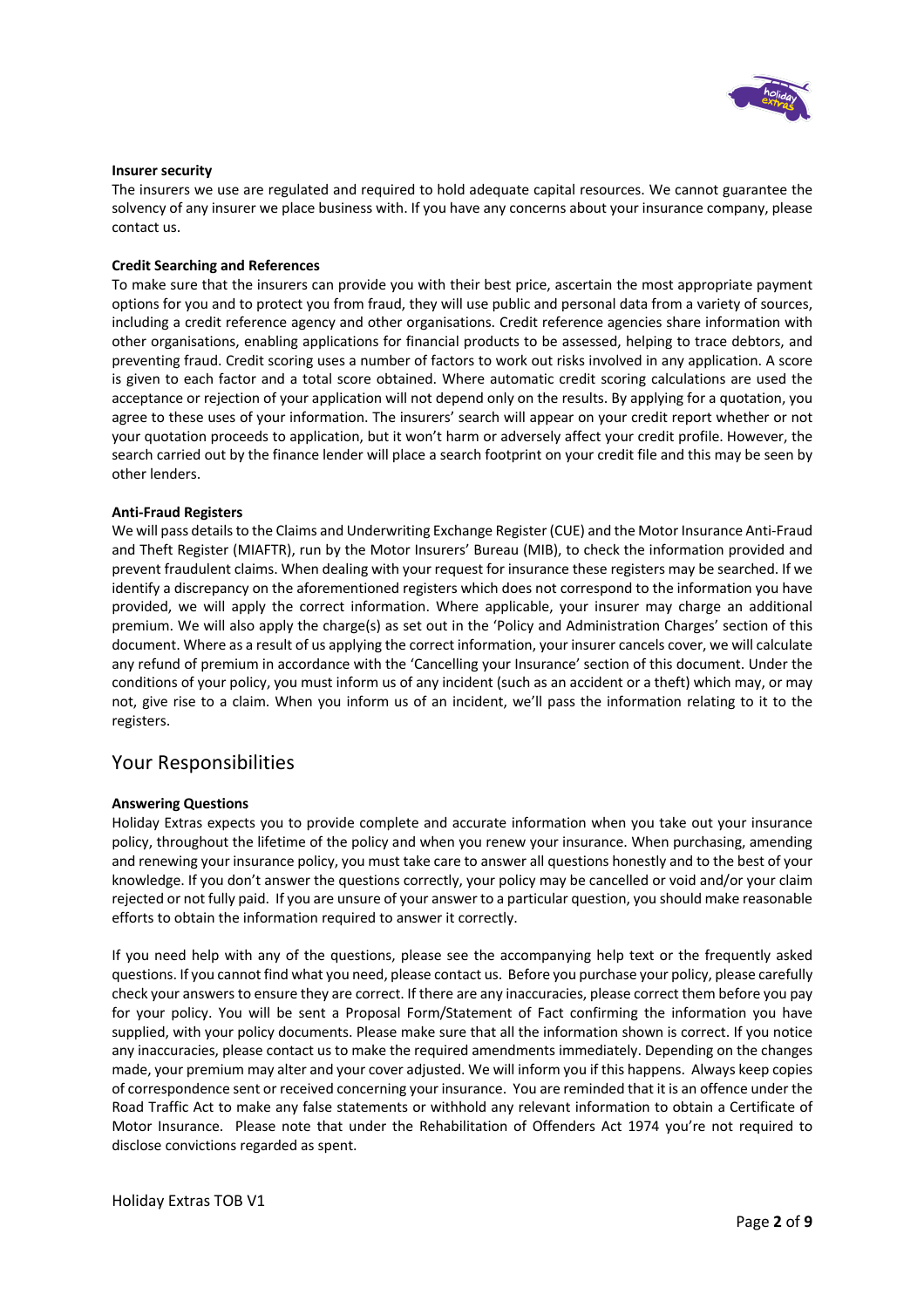

# **Documentary Evidence**

To provide you with competitive prices and to combat fraudulent applications and claims our insurer partners may require us to validate driving licences and proof of No Claims Discount on their behalf. **Failure to provide us with this evidence, if requested to do so, within 21 days of the start date of your policy will result in your insurance policy being cancelled**. If your policy is cancelled for this reason, we will calculate any refund of premium in accordance with the 'Cancelling your Insurance' section of this document. Further details of what we require from you is available at www.holidayextras.co.uk/car-insurance/validations

#### **Driving Licences**

If requested to do so you must send us copies of the following documents for all drivers named on the policy: • Licence Summary or an active licence check code, both are available from

https://www.gov.uk/view-driving-licence

- Last 8 characters of the driving licence number.
- Front of the Driving Licence Photo Card.
- Rear of the Driving Licence Photo Card.

We recommend that you scan/photograph these documents and send them to: documents@holidayextrascarinsurance.com or alternatively you can post them to: Holiday Extras Car Insurance,

Lysander House, Catbrain Lane, Cribbs Causeway, Bristol BS10 7TQ.

If you prefer to send copies by post we recommend that you use recorded delivery and track the progress with Royal Mail as your policy will be cancelled by us if it is not received within 21 days of the start date of your policy. Please do not send the original licence. We cannot accept responsibility for any loss or non-return of original licences. If on receipt of proof of your Driving Licence(s) and an active licence check code(s) we identify a discrepancy which does not correspond to the information you provided, we will apply the correct information. Where applicable, an additional premium will be charged by your insurer. We will also apply the charge(s) as set out in the 'Policy and Administration Charges' section of this document.

#### **No Claims Discount**

Please note that if you have taken out your policy on the basis of having earned a No Claims Discount (NCD) we may require written proof within 21 days of the start date of your policy. We recommend that you scan your proof and email it to us at documents@holidayextrascarinsurance.com if you are sending proof of No Claims Discount by post we recommend that you send it by recorded delivery to ensure that we receive it in time and can track its progress.

We are only able accept a No Claims Discount that is:

- Previously earned on a private car.
- Previously earned for company car driving history (subject to a letter from your employer detailing the number of claim free years).
- Less than 2 years old and must be in the policyholders name.
- Earned within the European Union (provided in English by a sworn translator) (limited insurers please check if your insurer will accept this).
- Stated in years and not as a percentage.
- Not being used on another policy (No Claims Discounts can only be used on one policy at a time).

We cannot accept a No Claims Discount that does not meet the above criteria.

If on receipt of proof of your No Claims Discount we identify a discrepancy which does not correspond to the information you provided we will apply the correct information. Where applicable an additional premium will be charged by your insurer. We will also apply the charge(s) as set out in the 'Policy and Administration Charges' section of this document.

If you do not provide us with valid proof of your No Claims Discount within 21 days of the start date of your policy, then your policy may be cancelled or you may be able to remove the discount and pay an additional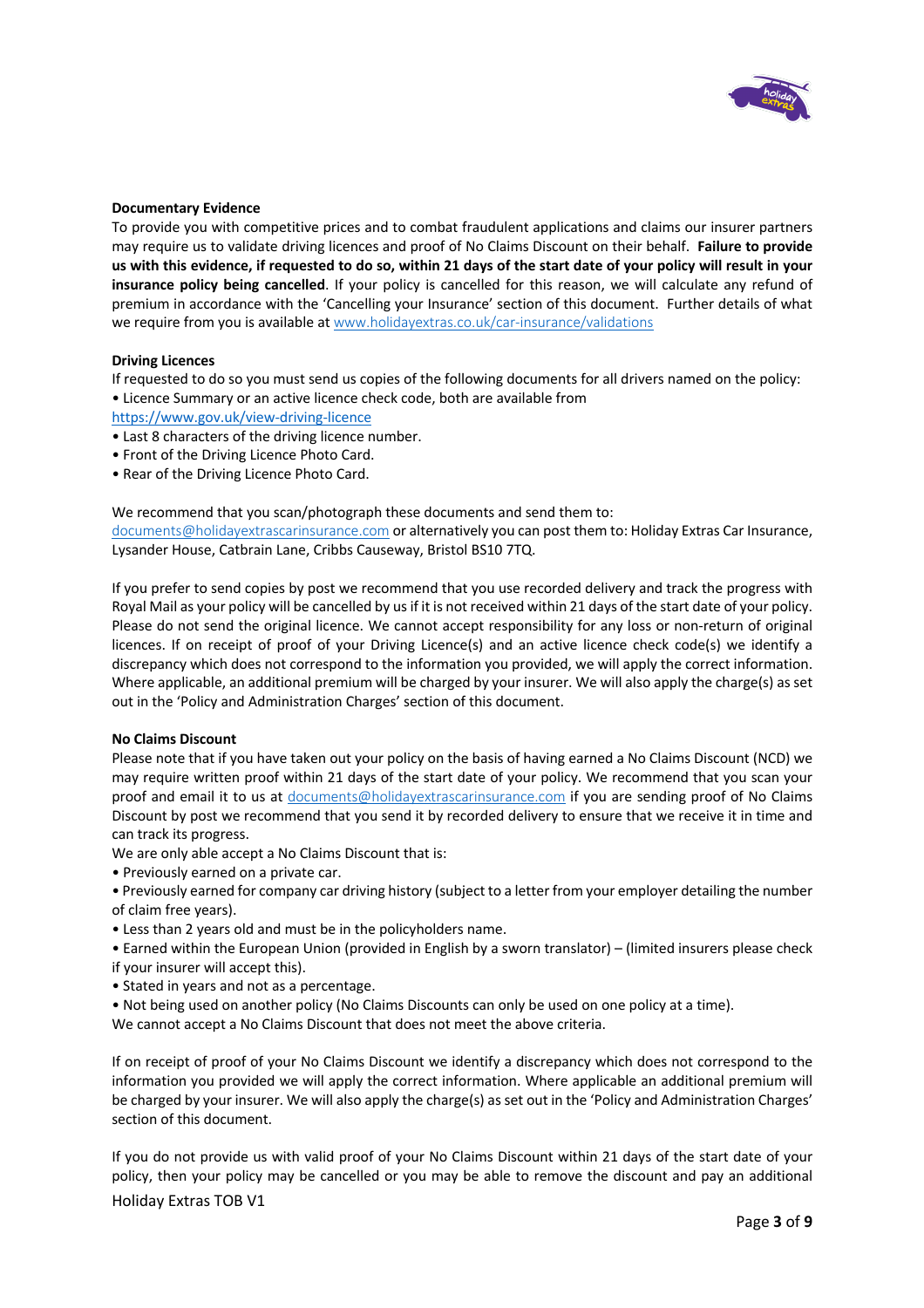

premium. This will not be automatically processed on your policy, you must call Customer Service to make this change. We will also apply the charge(s) as set out in the 'Policy and Administration Charges' section of this document.

Where as a result of a reduction in No Claims Discount, your insurer decides to withdraw cover; we will calculate any refund of premium in accordance with the 'Cancelling your Insurance' section of this document.

# **Renewal**

Under certain circumstances and to make the process of renewal easier we can automatically renew a policy and take payment by the same payment method as the previous year. We will always write, via your preferred method of communication, to advise you before we automatically renew any policy and give you the opportunity to contact us to cancel the renewal.

If your policy is not eligible for automatic renewal we will write, via your preferred method of communication, to you prior to your renewal date to remind you that your renewal is due and to advise you how much the new premium will be. You will need to contact us to arrange your renewal.

# Check your Documents

We always email the information you need and make all your policy information available via our secure online portal where you can print and save documents and schedules quickly and easily. You can however choose to have the documents posted to you.

# **Awareness of Policy Terms**

When you take out a policy we will send you a Proposal Form/Statement of Information which shows the information you have supplied to obtain insurance cover. Please check this carefully and inform us immediately of any errors. You should also check the Schedule, Insurance Product Information Disclosure document/Key Facts, Policy Wording and Certificate of Motor Insurance, as these documents form the contract of insurance with your insurer(s). If you make any changes to your policy, or add additional information we will send you a copy of the revisions. You will have the opportunity to correct any errors, but please be aware that this could result in an additional premium being charged by your insurer(s) and an administration charge by ourselves.

Breach of any terms, conditions or warranties may enable your insurer(s) to terminate your policy, or repudiate a claim under your policy. If there is anything you do not understand please contact us for help.

#### **Cover**

The Policy Wording is available to read and download online. Please check that the cover being provided to you is the cover you need. Your policy will be based on the answers you have provided during the quotation process. It is your responsibility to provide accurate information when you take out, change or renew your insurance policy. If you make any changes to your policy during the period of cover you will be advised prior to making these changes of any revised policy terms and conditions that may apply.

If your existing Certificate of Motor Insurance has expired, no cover will exist until a replacement Certificate of Motor Insurance has been issued. Once you have purchased your car insurance cover you'll be sent an email confirming cover details. We recommend you keep copies of all communications from Holiday Extras Car Insurance for your records.

### **Road Traffic Act**

You're reminded that it is your personal responsibility under Road Traffic Act legislation to ensure that before using or permitting the use of a vehicle on the public highway, you're in possession of a current valid Certificate of Motor Insurance.

# Charges, Remuneration and Cancellation Process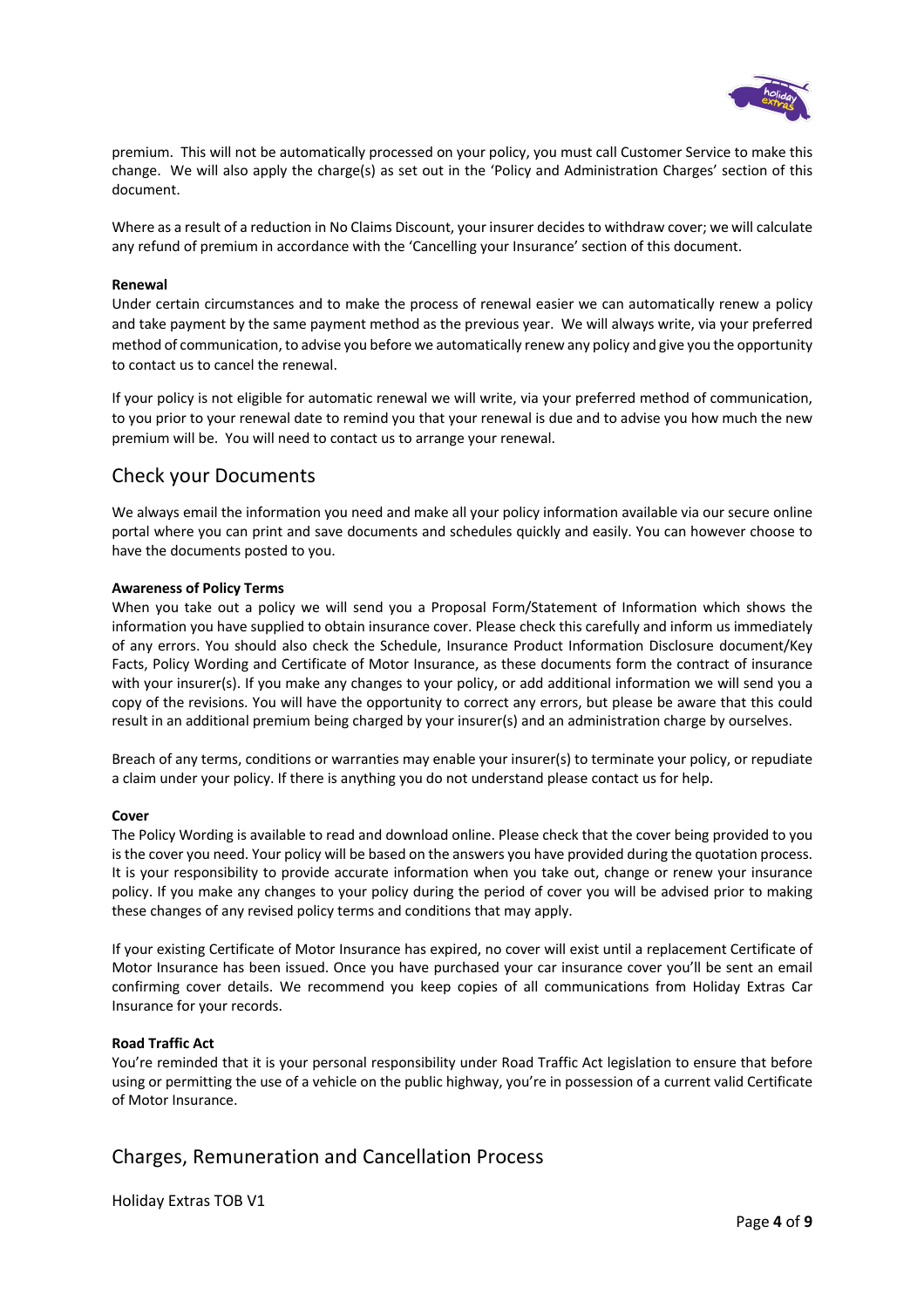

# **Policy and Administration Charges**

We charge an arrangement fee at policy outset and a fee to administer any changes to your policy. We also charge a fee if your policy is cancelled. If you choose to pay by Direct Debit we will charge a Direct Debit set up fee. Please note that any cancellation charges listed herein are the charges we make; your insurer may also charge a cancellation fee in addition. Please ensure that you carefully read the policy wording from your insurer to ensure you are aware of any such charges.

### **Annual policy arrangement fee**

The fee payable is £40.00.

# **General Administration**

| Mid-term adjustments prior to inception             | £20.00 |
|-----------------------------------------------------|--------|
| Mid-term adjustments after inception                | £20.00 |
| Mid-term adjustments processed on our Online Portal | £20.00 |
| Direct Debit arrangement                            | £30.00 |
| Non-standard letters                                | £10.00 |
| Cancellation Charge prior to inception              | £40.00 |
| Cancellation Charge up to 14 days                   | £40.00 |
| Cancellation Charge after 14 days                   | £40.00 |

Somerset Bridge Insurance Service Ltd receives an income for claims handling from some insurers which is calculated as a percentage of claim costs, also Somerset Bridge Insurance Service Ltd receive income for commission from some insurers which is calculated as a percentage of the insurer premium. In addition, Somerset Bridge Insurance Service Ltd also receives an income for financed policies which is a percentage of the overall interest charged for the finance.

# **Cancelling your Insurance**

To exercise your right to cancel a policy you must do so by writing to us and will take effect from the date of receipt. All policy add-ons will be cancelled if your main motor policy is cancelled.

The email address is cancellations@holidayextrascarinsurance.com or alternatively you can post your letter to: Holiday Extras Car Insurance, Lysander House, Catbrain Lane, Cribbs Causeway, Bristol BS10 7TQ.

# **Within the 14 day cooling off period**

If you're a consumer buying or renewing a policy which provides cover for you in a private capacity, you have the right to cancel your policy during a period of 14 days either from the day of purchase of the contract, or the day on which you receive your policy documentation; whichever is the later. If you exercise this right and the cover has not yet commenced, you'll be entitled to a full refund of the premium paid less a £40 charge. If the insurance has commenced and provided that you have not made a claim or a claim has not been made against you, we will return to you the amount that you have paid us, after deducting:

• A pro rata deduction of the total premium for the time that you have been on cover, unless your policy is underwritten by an insurer where short period cancellation rates apply.

- A pro rata deduction of our annual policy arrangement fee.
- A £40 cancellation charge as set out in the 'Policy and Administration charges' section of this document
- Where applicable, the Direct Debit arrangement fee will be refunded less a £5 charge.

• If a discount was applied when you took your policy out, this discount will be deductible from any return premium due on a pro-rata basis

### **Outside the 14 day cooling off period**

Our insurance policies are arranged for an agreed period of time and you are required to pay the full amount stated. Where the insurance policy is cancelled other than within the cooling off period and provided that you have not made a claim or a claim has not been made against you, we will return to you the amount that you have paid us, after deducting:

• A pro rata deduction of premium for the time that you have been on cover, unless your policy is underwritten by an insurer where short period cancellation rates apply.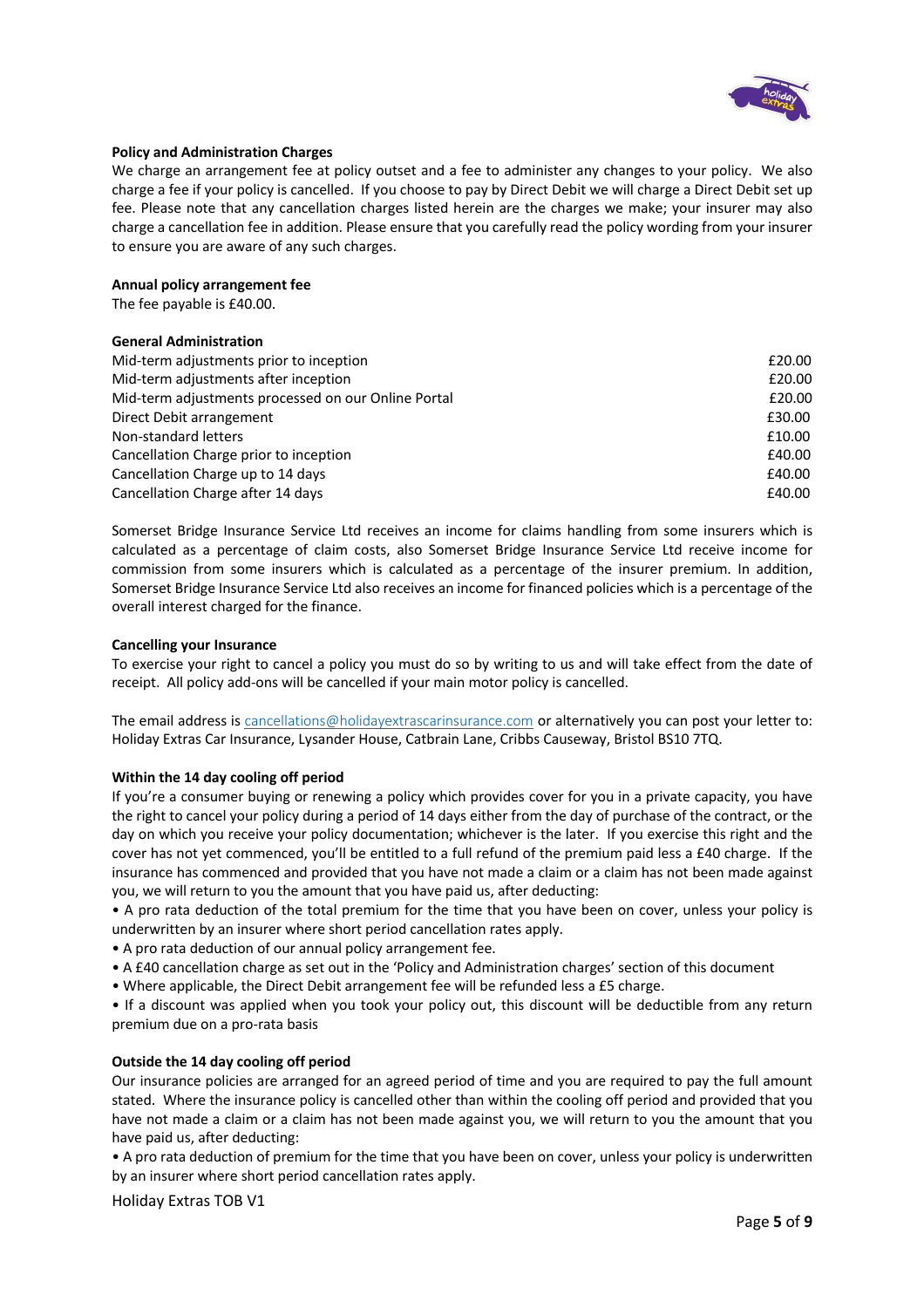

- Our annual policy arrangement fee.
- A £40 cancellation charge as set out in the 'Policy and Administration charges' section of this document.
- The full cost of all add-on products that you purchased.
- Where applicable, the Direct Debit arrangement fee.

• If a discount was applied when you took your policy out, this discount will be deductible from any return premium due on a pro-rata basis.

• RAC breakdown cover- Unless a claim has been made on the policy, you will receive a pro-rata refund less any commission amount as detailed in your confirmation letter

Where the amount that you owe exceeds the amount that you have paid us, you will be required to make payment for the outstanding amount within 14 days. Failure to do so may result in us taking steps to recover the debt.

### **Payment of Premiums and Refunds**

Unless otherwise agreed and formalised by a premium instalment plan, all premiums are due on the day cover is arranged, the date the policy is due for renewal, or the date any mid-term adjustment is processed. We only accept credit and debit cards for any payments (excluding American Express).

Where we arrange a premium instalment plan, we act as a credit broker on behalf of our customers. We do not act as the finance lender. A charge of £30 is payable for arranging premium finance on your behalf. It will be collected as part of the deposit payment payable by credit or debit card or by being added to the amount of the premium finance loan. The Holiday Extras instalment plan is arranged by PremFina Ltd.

PremFina Ltd is authorised and regulated by the Financial Conduct Authority. Should your application for credit with PremFina Ltd be declined, they will write to your confirming this and you will need to make alternative payment arrangements. As part of the application process, PremFina Ltd may carry out checks and searches which will appear on your credit file. Other lenders and businesses may use this information to assess future applications. PremFina Ltd reserves the right to refuse credit.

You will be responsible for paying any instalments as they fall due. If payment is not made, PremFina Ltd will charge a £27.50 fee for each arrears notification they send you each time a Direct Debit is not set up, is cancelled or returned and on each occasion a cheque is returned. This may adversely affect your credit rating and obtaining credit in the future may be more difficult.

You have 14 days to exercise your right to withdraw from the credit agreement with PremFina Ltd. This can be done by contacting PremFina Ltd by telephone on 0203 432 0224 or in writing at PremFina Ltd, Lansdowne House, 1<sup>st</sup> Floor, 57 Berkeley Square, Mayfair, London, W1J 6ER. The right to withdraw only applies to the credit agreement and not the insurance policy. If you want to cancel the credit agreement full payment for your insurance policy will be required.

Failure to pay the instalments will result in us issuing a 7-day notice of cancellation. Your insurance cover will cease from the date advised in this letter. If we cancel your insurance for this reason, we will calculate any refund of premium in accordance with the 'Cancelling your Insurance' section of this document. Please note: We do not issue refunds of less than £1.00. Any refund due to you will be off-set against any balance that may still be outstanding on your instalment plan. In most cases, refunds will be credited back to the card used to make payment. However, we may issue refunds by cheque, made payable to the policyholder. If you have any concerns over either of these refund methods, please contact us prior to making any changes to your policy. Please note that the choice of whether to refund by card or cheque is for security reasons and remains at our discretion. Refunds made by payment card will appear in your account between 3-5 working days once processed depending on your banking provider. Please allow up to 28 days to receive your refund.

We will not accept responsibility for cancellation of insurance by insurers due to late or non-payment of premium by customers.

Holiday Extras TOB V1 The price charged for your policy only applies for that year and subsequent renewal premiums may be higher.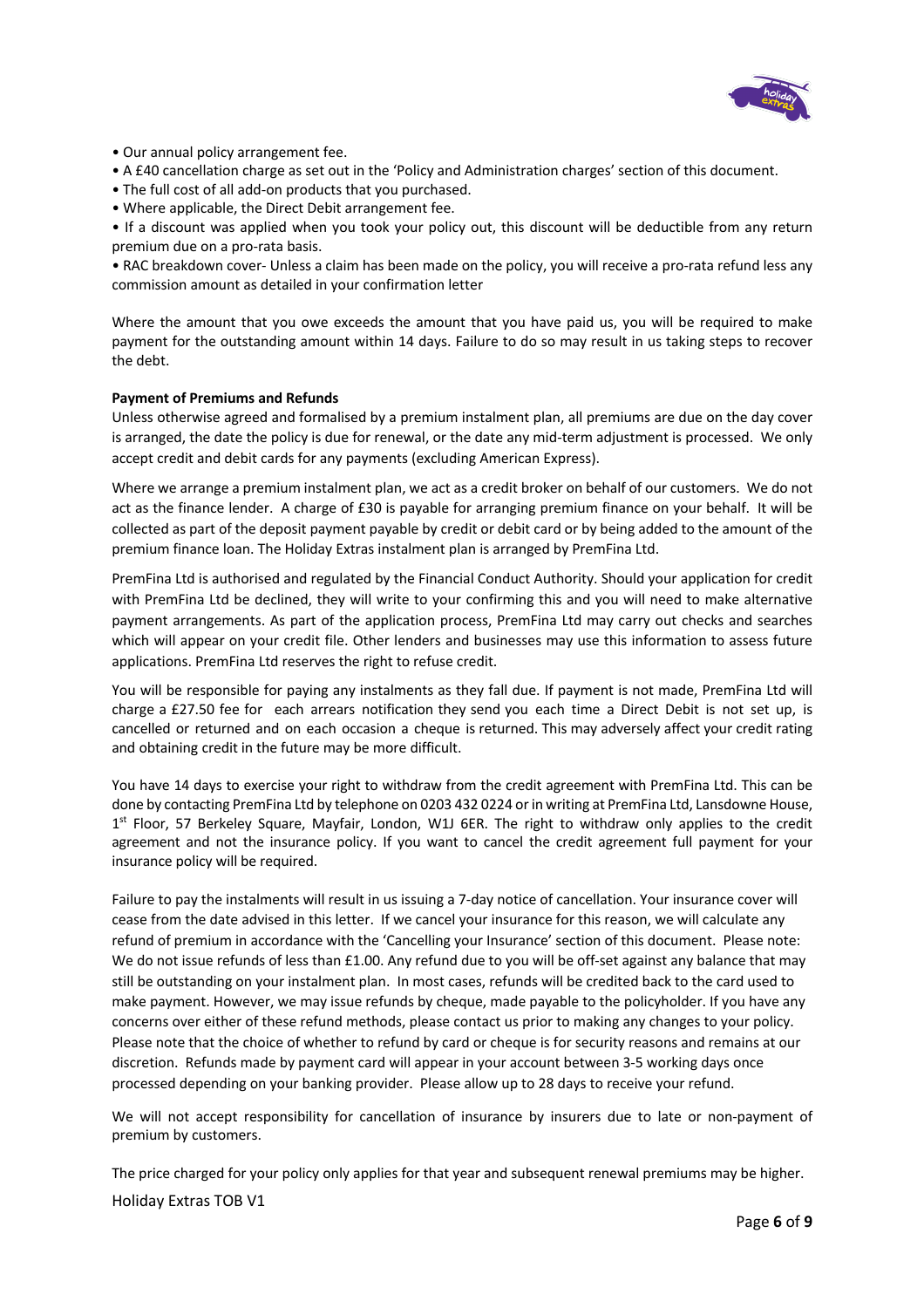

# General Conditions

# **Service Standards**

It is our intention to provide you with a high level of service at all times. In the unlikely event that you should have cause for complaint, please visit our website on www.holidayextras.co.uk/car-insurance/complaints alternatively you can:

Write to: The Complaints Department Holiday Extras Car Insurance Lysander House Catbrain Lane Bristol BS10 7TQ

Email: quality@holidayextrascarinsurance.com Call: 0800 083 5477

We will acknowledge receipt of your complaint in writing promptly and provide you with a timescale for a full response. Full details of our complaints handling procedures are available online or upon request.

If you remain dissatisfied with our response to your complaint you may refer the matter to the Financial Ombudsman Service. To use their service, you must be eligible and your complaint must be sent to them within 6 months of our final response letter. You may contact them at:

The Financial Ombudsman Service Exchange Tower Harbour Exchange Square London E14 9SR

Tel: 0800 023 4567 (from a landline) or 0300 123 9 123 (from a mobile) Email: complaint.info@financial-ombudsman.org.uk Website: www.financial-ombudsman.org.uk

# **Compensation**

We are covered by the Financial Services Compensation Scheme (FSCS) for our insurance mediation activities. You may be entitled to compensation from the scheme if we cannot meet our obligations. This depends on the type of business and the circumstances of the claim. If you are eligible to claim from the FSCS, compensation is available as follows:

- Insurance advising and arranging is covered for 90% of the claim, without any upper limit
- For compulsory classes of insurance (such as Third Party Motor or Employers Liability), insurance advising and arranging is covered for 100% of the claim without any upper limit

Further information about compensation scheme arrangements is available from the FSCS on 0800 678 1100 (Freephone) or 020 7741 4100 or www.fscs.org.uk.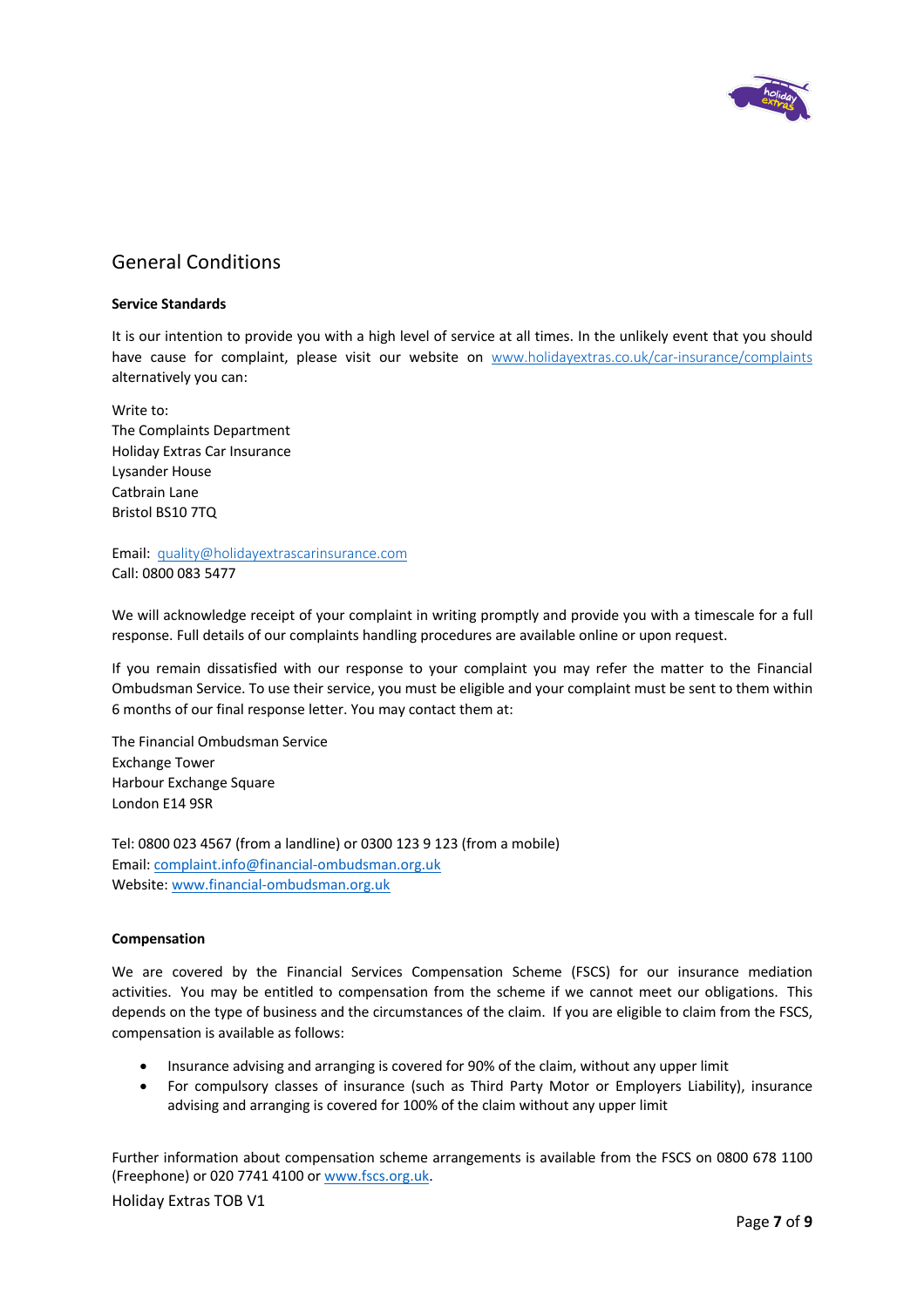

### **Claims**

In the event of an incident occurring which may give rise to a claim under your policy, you should notify us as soon as possible using the contact details on your Certificate of Motor Insurance, or on the homepage of our website under the Make a Claim section.

Please note that you must report all incidents as soon as possible. Late notification could compromise your claim.

### **Quotations**

We cannot guarantee that any quotes will be valid for any specific period of time as any quote given is dependent on insurer rates which can change frequently.

You will be issued with a quote reference number, which in combination with your e-mail address will allow you to retrieve any stored quote from our online system. Your insurer has the right to decline your risk, increase the premium or restrict the policy if any errors or omissions are found in the Statement of Information. A quote shall be treated as an invitation to treat and can be withdrawn by the insurer at any point before the Certificate of Motor Insurance is issued.

#### **Motor Insurance Database (MID)**

Information relating to your insurance policy will be added to the Motor Insurance Database ("MID") managed by the Motor Insurers Bureau ("MIB"). MID and the data stored on it may be used by certain statutory and/or authorised bodies including the Police, the DVLA, the DVANI, the Insurance Fraud Bureau and other bodies permitted by law for purposes not limited to but including:

i. Electronic Licencing

ii. Continuous Insurance Enforcement

iii. Law enforcement (prevention, detection, apprehension and/or prosecution of offenders)

iv. The provision of government services and/or services aimed at reducing the level and incidence

of uninsured driving.

If you are involved in a road traffic incident (either in the UK, the EEA or certain other territories), insurers and/or the MIB may search the MID to obtain relevant information. Persons (including his or her appointed representatives) pursuing a claim in respect of a road traffic incident (including citizens of other countries) may also obtain relevant information which is held on the MID. It is vital that the MID holds your correct registration number. If it is incorrectly shown on the MID you are at risk of having your vehicle seized by the Police. You can check that your correct registration number details are shown on the MID at www.askmid.com

#### **Data Protection Legislation**

Somerset Bridge Insurance Service Ltd will hold and process your personal data as Data Controller to arrange or administer cover on your insurance policy pursuant to the General Data Protection Regulation 2016/679 and Data Protection Act 2018. Third parties such as insurance underwriters may also process your data to arrange or administer cover on your insurance policy. Some of the details you may be asked to give Somerset Bridge Insurance Service Ltd and/or third parties, such as information about medical conditions are defined by the General Data Protection Regulation as special category data. You may be asked to give criminal offence information.

The data that we collect from you may be transferred to, and stored at, a destination outside the European Economic Area ("EEA"). It may also be processed by staff operating outside the EEA, who work for us or for one of our suppliers.

Further information on our approach to privacy, your rights under data protection law (including your right to access your personal data) and how we use and share your data can be found https://www.holidayextras.co.uk/car-insurance/privacy-notice.html. If you have any queries in respect of confidentiality and data protection, please contact us using the details on the privacy statement.

# **Withholding Documents**